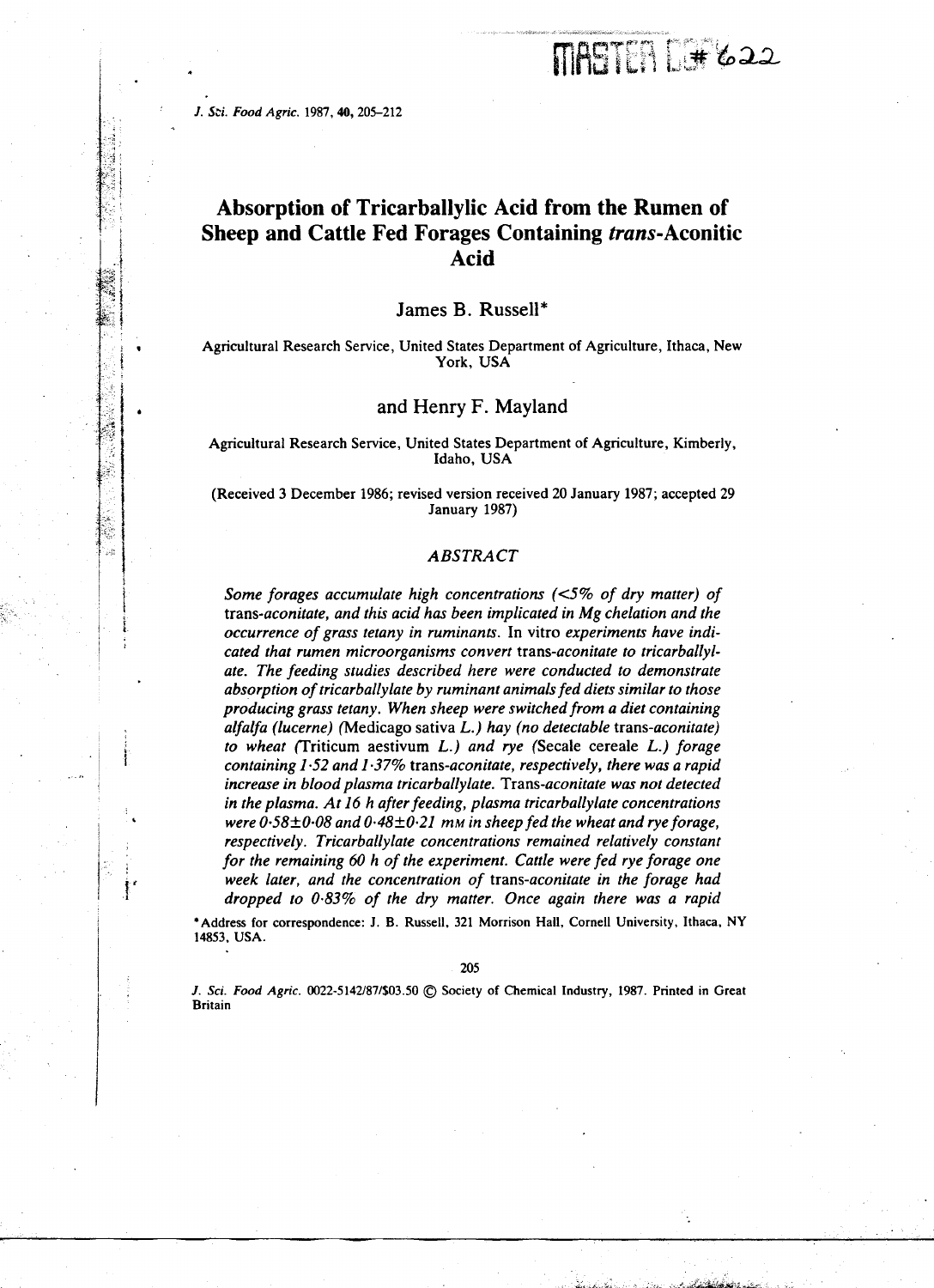206 *1. B. Russell, H. F. Mayland*

*appearance of tricarballylate in plasma, but the maximum concentration was 0.31±0.05 mm (t=27 h). When the cattle were removed from the rye forage, there was a linear decline in tricarballylate and none was detected 24 h later. The studies indicated that trans-aconitate is converted to tricarballylate in the rumen and that tricarballylate rather than trans-aconitate is absorbed.*

*Key words:* Tricarballylate, aconitate, magnesium, grass tetany.

# **1 INTRODUCTION**

Magnesium deficiency of ruminants has been recognized since the 1930s and the symptoms have been identified by a variety of names including grass tetany, lactation tetany, and grass staggers. The disease is most often observed in lactating cattle and sheep grazing succulent, cool-season grass species.<sup>1-4</sup> The availability of forage Mg is influenced by a number of factors including low concentrations of nonstructural carbohydrates and high concentrations of K, N, higher fatty acids, and other organic acids.<sup>5</sup> The finding of large amounts of trans-aconitate in forages known to induce grass tetany has led several researchers<sup>6-8</sup> to suggest that *trans*-aconitate might chelate Mg and reduce the availability of dietary Mg. Oral administration of trans-aconitate or citrate in conjunction with KCl induced grass tetany symptoms that were corrected by Ca and Mg therapy.° The symptoms did not occur when the animals were given orally either acid independent of the KCI. In another study, *trans*-aconitate disappeared rapidly from the sheep rumen, but little trans-aconitate was detected in either blood or urine.<sup>10</sup>

*In vitro* experiments indicated that trans-aconitate was rapidly fermented by rumen microorganisms.<sup>11</sup> Some of the *trans*-aconitate was converted to acetate but as much as 50% was converted to tricarballylate (Fig. 1). Tricarballylate was a fermentation product of trans-aconitate but not of other organic acids *in vitro.* Tricarballylate was not metabolized further by rumen microorganisms, and it appeared that tricarballylate rather than trans-aconitate would remain in the rumen for a long enough time to affect Mg absorption.<sup>11</sup> Sheep given gelatin capsules filled with trans-aconitate absorbed significant amounts of tricarballylate, not aconitate, into blood.<sup>12</sup> In vitro studies with purified enzymes and isolated hepatocytes indicated that tricarballylate was an inhibitor of the enzyme aconitase and could inhibit acetate oxidation in the citric acid cycle.<sup>12</sup>

The formation of tricarballylate was previously verified with animals fed timothy hay *(Phleum pratense L.)*.<sup>11,12</sup> Since this forage did not contain detectable amounts of trans-aconitate, reagent-grade trans-aconitate was provided as a supplement. The following experiments were performed in the western United States where trans-aconitate-accumulating plants are the predominant range forages.' Feeding trials were initiated during the early spring when lush grasses usually contain the highest concentration of *trans*-aconitate.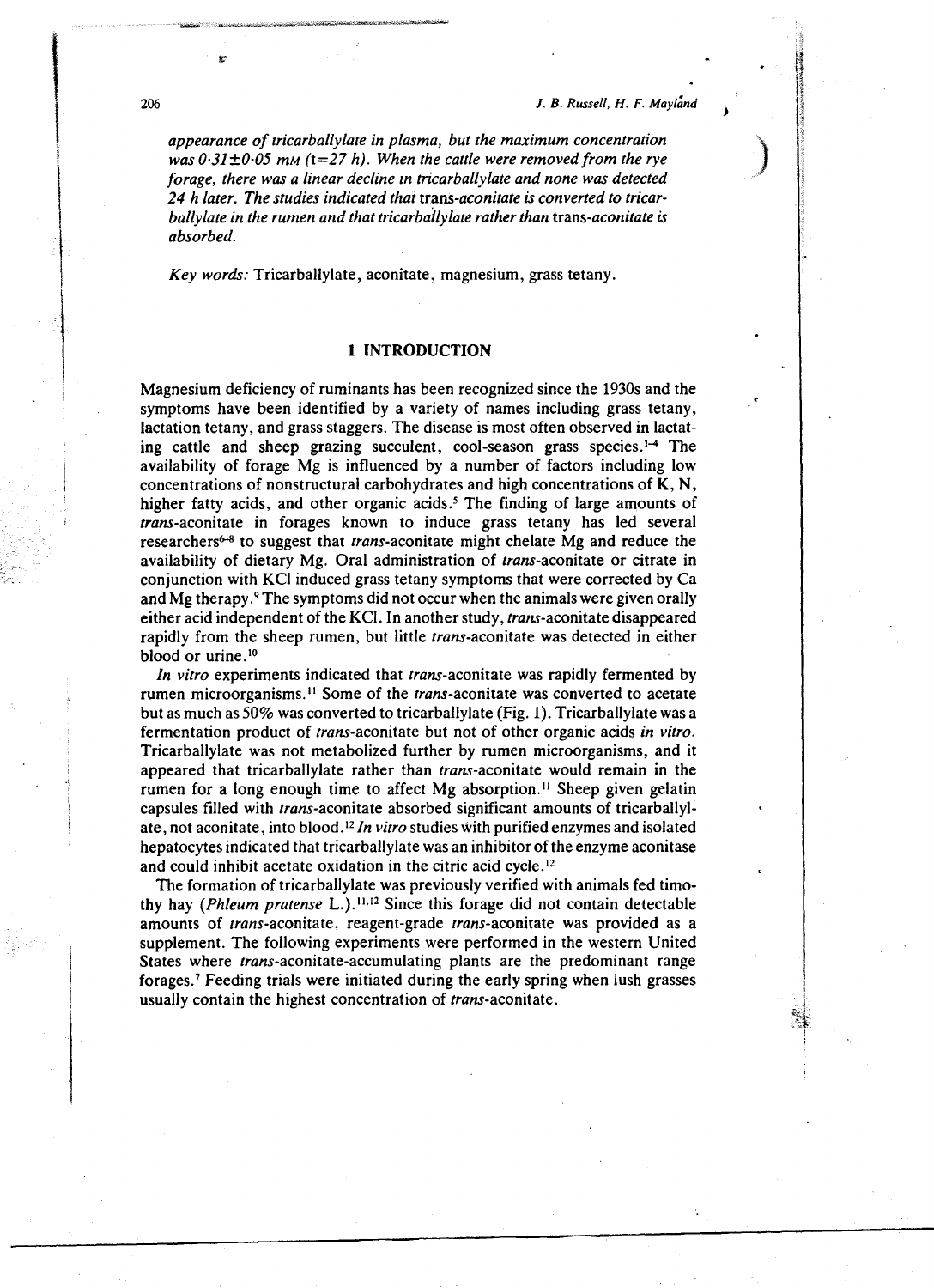## ACONITIC ACID



## **TRICARBALLYLIC ACID**



Fig. I. Structure and likely pathway of aconitate conversion to tricarballylate. Taken from reference 11 with permission.

## **2 EXPERIMENTAL**

#### **2.1 Feeding trials**

Six nonlactating, nonpregnant, 6-year-old white-face ewes (56 kg) and two lactating 2-year-old Suffolk ewes (61 kg), each with twin Iambs (24 kg), were fed alfalfa *(Medicago sativa* L.) at 0500 and 1600 for 4 days prior to diet change. The ewes were randomly assigned to one of two treatment groups with one lactating ewe in each group. One group received freshly harvested wheat *(Triticum aestivum* L.) forage (Table 1) which was in the preboot stage of growth (23% dry matter), and the other group was given rye *(Secale cereale* L.) in the early preboot stage (19% dry matter). The forage was fed at  $0500$  and  $1600$  for the duration of the experiment, and water was provided *ad libitum.* A second experiment was conducted with four lactating beef cows weighing approximately 410 kg. These animals were also fed alfalfa hay for 4 days before the change in diet. During the experimental period (1.5 days), cows were fed (0500 and 1600) freshly harvested rye forage.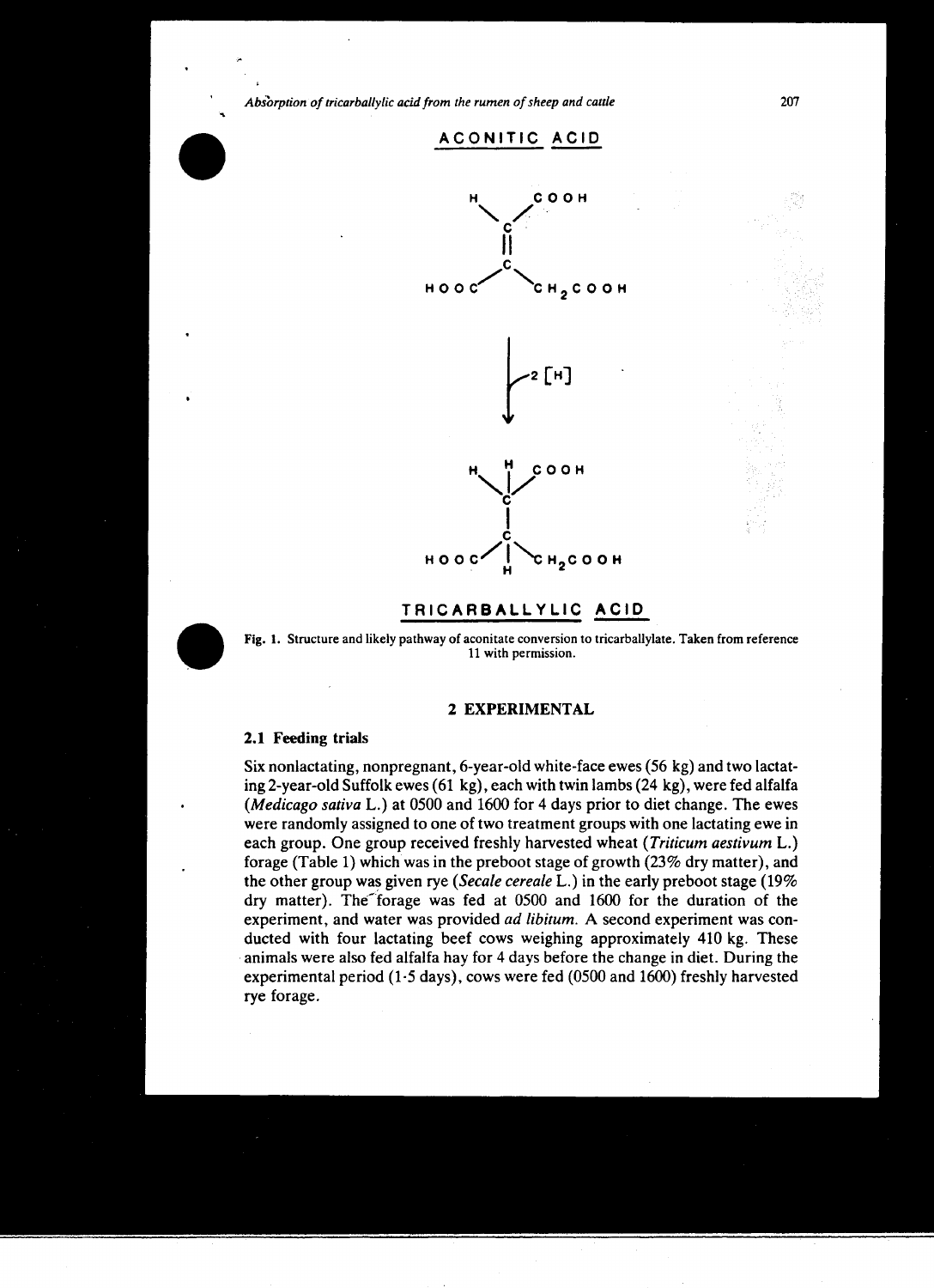| Forage composition |                              |                          |                       |                                   |                            |                      |                      |                      |                          |                                               |                                                     |                                             |
|--------------------|------------------------------|--------------------------|-----------------------|-----------------------------------|----------------------------|----------------------|----------------------|----------------------|--------------------------|-----------------------------------------------|-----------------------------------------------------|---------------------------------------------|
| Animal             | Forage                       | <b>Aconitate</b>         | <b>Glucose</b>        | <b>Fructose</b><br>(% dry matter) | <b>Sucrose</b>             | Ca                   | Mg                   | Κ                    | Κ<br>$Ca+Mg$             | Ash"<br>alkalinity<br>(meq kg <sup>-1</sup> ) | Dry<br><i>matter</i> <sup>b</sup><br>intake<br>(kg) | Aconitate <sup>b</sup><br>intake<br>$(m_M)$ |
|                    |                              |                          |                       |                                   |                            |                      |                      |                      |                          |                                               |                                                     |                                             |
| Ewes               | Alfalfa hay<br>'Rye<br>Wheat | $0 - 00$<br>1-37<br>1.52 | 2.30<br>l •40<br>1.24 | 0.70<br>1.28<br>1-10              | 0.80<br>$11 - 19$<br>14.21 | 1.29<br>0.31<br>0.31 | 0.32<br>0.13<br>0.13 | 2.00<br>2.86<br>2.92 | 0.56<br>2.80<br>$2 - 85$ | 0<br>626<br>629                               | ad lib.<br>$4-1$<br>4·6                             | 330<br>410                                  |
| Cows               | Alfalfa hay<br>Ryc           | $0-00$<br>0.83           | $1 - 10$<br>1-40      | 0.60<br>1.02                      | $1-10$<br>11.95            | 1.27<br>0.28         | 0.34<br>0.13         | 2.38<br>2.89         | 0.66<br>$3-(0)$          | 0<br>640                                      | ad lib.<br>$12-5$                                   | 610                                         |

**TABLE 1** Concentrations of trans-Aconitate, Sugars and Minerals in Forages Fed to Sheep and Cattle

清算

×

"Residual ash corrected for nitrate loss which is a good estimate of total organic acids.<sup>20</sup>

"Intake for the experimental feeding period of 76 and 32 h for ewes and cows, respectively.

 $\overline{\phantom{a}}$ 

B. Russell, H. F. Mayland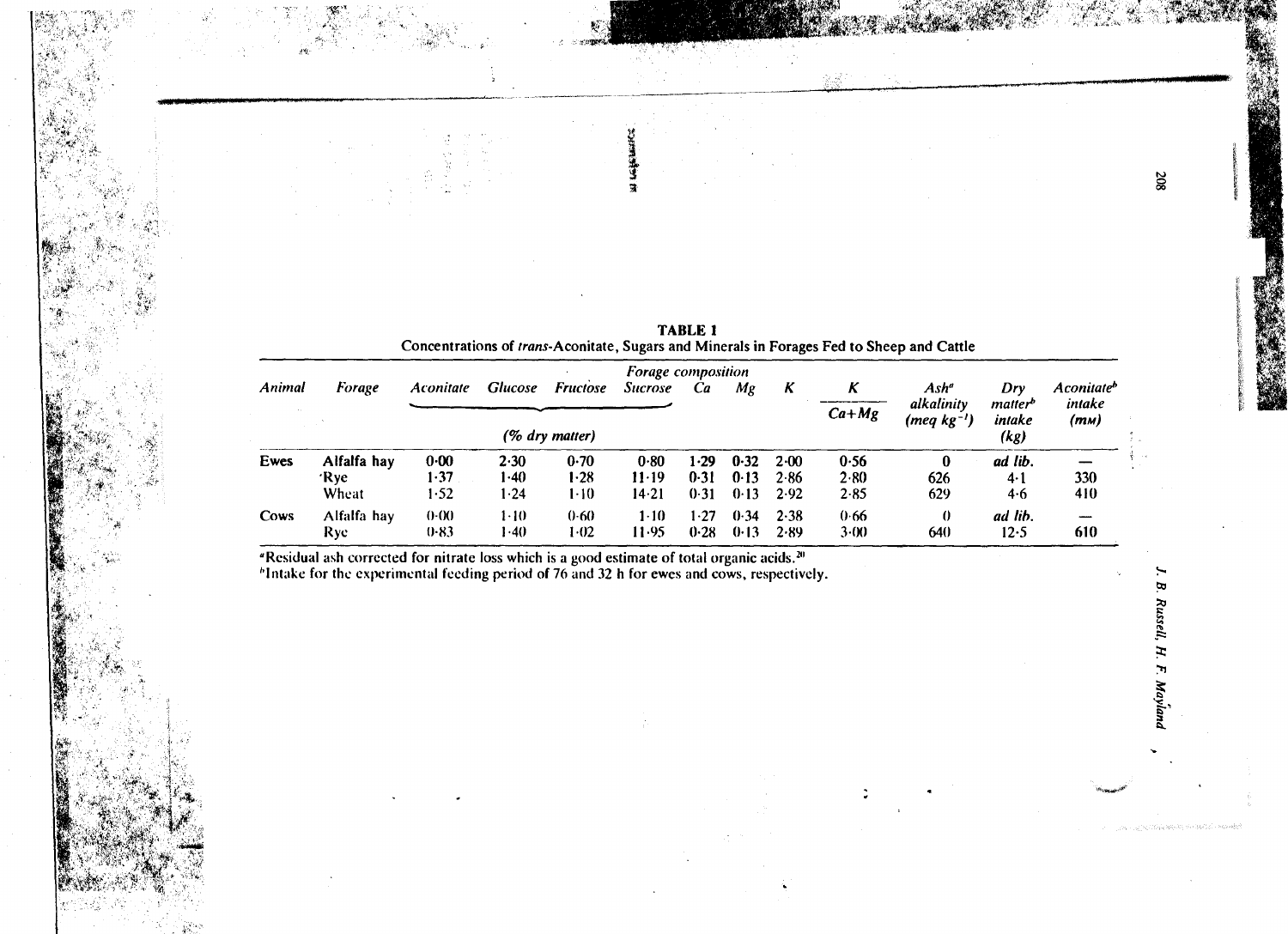

Fig. 2. Effect of forage ( $\Delta$ , wheat, or  $\blacktriangle$ , rye) on the concentration of tricarballylate in the blood of sheep (a) and cattle (b). The animals were switched from alfalfa to rye or wheat at time  $0 \rightarrow$ . The cattle were switched back to lucerne at  $24 h (\rightarrow)$ .

#### **2.2 Analyses**

**•**

Blood was drawn by jugular puncture into heparinized tubes (see Fig. 2 for interval). The blood was centrifuged, and the plasma was frozen and preserved during transfer from Kimberly, Idaho, to Ithaca, New York, for analysis. Representative forage samples were dried at 60°C for 48 h to calculate dry matter content, and the samples were ground to pass through a 1-mm sieve.

Forage samples were extracted with 0.026 *M* H<sub>2</sub>SO<sub>4</sub> (24 h at 5<sup>o</sup>C) and centrifuged (10000 $\times$ g, 15 min, 0°C) to remove insoluble forage residue. The forage extract and blood samples were deproteinized with  $HClO<sub>4</sub>$  (0.5 M, final concentration) and the ClO<sub>4</sub> was removed with an excess of  $K_2CO_3$ . Organic acids and sugars were measured by high-pressure liquid chromatography using a Beckman model 334 liquid chromatograph that was equipped with a model 156 refractive index detector and a Bio Rad HPX-87H organic acid column." The sample size was 50  $\mu$ l, the eluent was 0.026 *m* H<sub>2</sub>SO<sub>4</sub>, and the column temperature was 50°C. Magnesium, Ca and K were measured by atomic absorption spectrophotometry. <sup>14</sup>

## **3 RESULTS AND DISCUSSION**

During the background period the sheep were fed alfalfa hay that did not contain any detectable aconitate (Table 1). At time zero the sheep were given either wheat or rye forage, and the intake of trans-aconitate was 410 and 330 mm, respectively, over the next 72 h. Soon after feeding there was a rapid increase in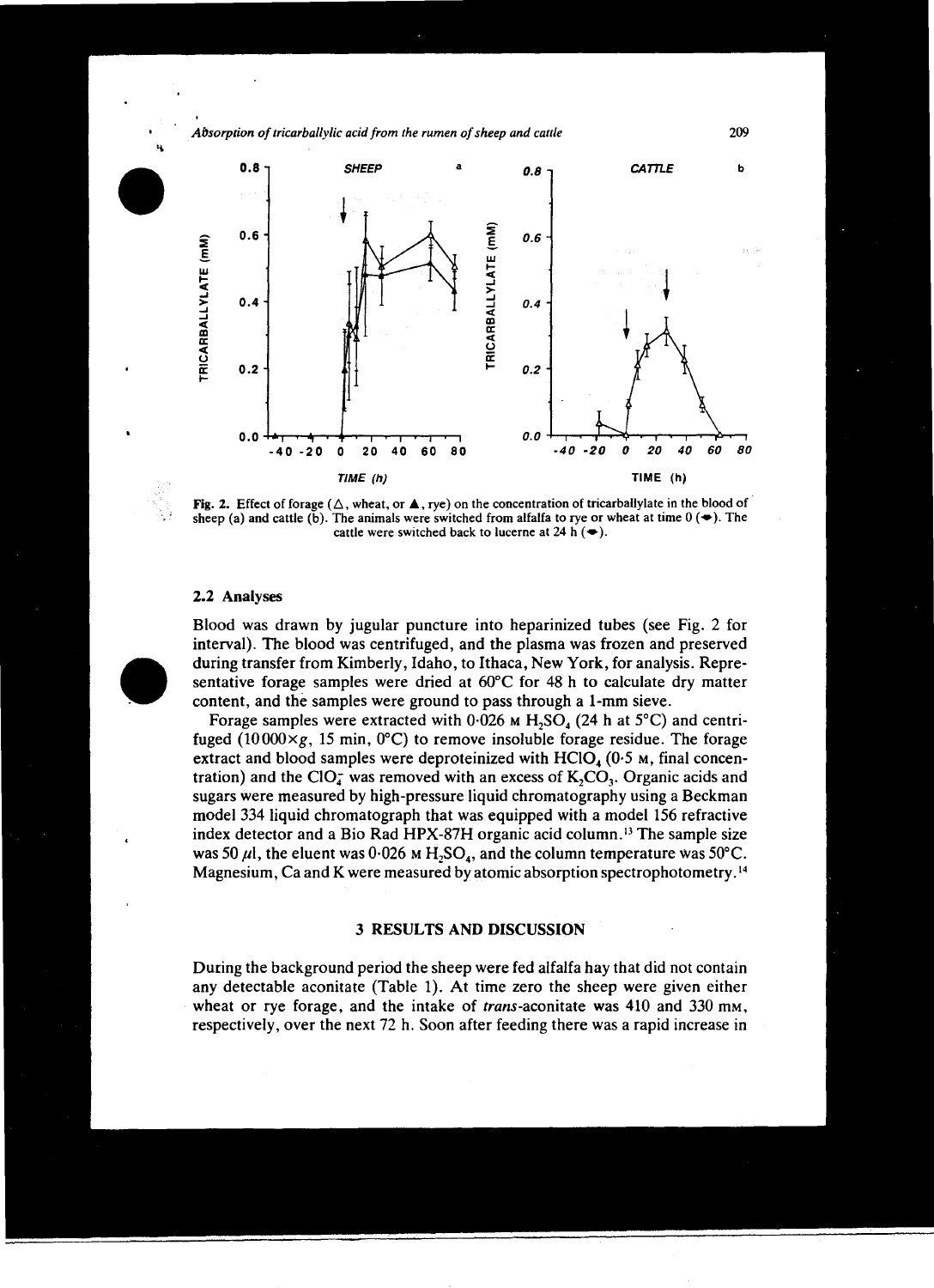blood tricarballylate (Fig. 2a), and aconitate was not detected in any of the blood samples. Within 2 h tricarballylate concentrations in plasma had reached  $0.2 \text{ mm}$ , and by 16 h the concentration was  $0.58$  mm with the wheat and  $0.48$  mm for the rye forage. During the next 60 h, tricarbally late ranged from  $0.44$  to  $0.60$  mm. Tricarballylate absorption did not affect ( $P < 0.05$ ) plasma concentrations of Mg or Ca, and tetany was not observed. During the background period, the concentrations of plasma Mg and Ca  $(n=16)$  were  $24.8 \pm 0.4$  and  $113.4 \pm 1.4$  mg liter<sup>-1</sup>, respectively. After the change in diet, the values  $(n=56)$  were 24.8 $\pm$ 0.4 and  $115 \pm 1.4$  mg liter, respectively. In this study the intake of *trans*-aconitate was probably lower than amounts consumed by many animals that have developed grass tetany. Grasses sometimes contain more than 5% trans-aconitate.<sup>6</sup>

The cattle study was conducted one week after the sheep study, and the aconitate content of the rye forage had declined to  $0.83\%$  (Table 1). When the cattle were switched from alfalfa to rye, plasma concentrations of tricarballylate increased rapidly (Fig. 2b). There was only 60% as much aconitate in the rye during this trial as in the previous trial, and the maximum concentration of tricarballylate in plasma was half that observed in the sheep trial (Fig. 2). When the cattle were switched back to alfalfa hay, blood concentrations of tricarballylate declined rapidly. While being fed the rye diet, the cows ingested 610 mm *trans-aconitate. Plasma Mg and Ca were 24.4* $\pm$ 0.9 and 117.6 $\pm$ 2.7 mg liter<sup>-1</sup>, respectively, during the background period and did not change significantly after tricarballylate was absorbed  $(23.0\pm0.09)$  and  $122\pm1.2$ , respectively).

Previous studies indicated that *trans-aconitate* was rapidly metabolized to tricarballylate.<sup>11,12</sup> The almost immediate appearance of tricarballylate in the •plasma of sheep and cattle in the study reported here is consistent with the earlier observations. The forages used in this study were not particularly high in trans-aconitate; however, plasma concentrations of tricarballylate were greater than  $0.5$  mm in the sheep study (Fig. 2a). Since the plasma concentration seemed to be dose dependent (sheep versus cattle trial), it is conceivable that plasma concentrations could be greater in ruminants grazing forage with even more trans-aconitate.

The wheat and rye forages contained high concentrations of sucrose in addition to trans-aconitate (Table 1), and the sugar may have enhanced tricarballylate formation. When rumen bacteria capable of reducing aconitate to tricarballylate were isolated, *Selenomonas ruminantium* was the predominant species.<sup>15</sup> S. *ruminantium* has an extremely high affinity for sucrose  $(K_m = 4 \mu M)$ , and its numbers increase greatly when sugars are present in the rumen.<sup>16,17</sup> Bacteria were not enumerated in this study. but, on the basis of sucrose content in the wheat and rye forage, the numbers of aconitate-reducing bacteria should have increased during the experimental period.

When cattle were returned to the alfalfa diet. tricarballylate concentrations in the blood declined (Fig. 2b). Disappearance could have been attributed to either metabolism or excretion. but the latter seemed more likely. Tricarballylate is an effective metabolic inhibitor and it is not rapidly metabolized by mammalian enzymes.'' Renal clearance rates's could account for the disappearance of tricarballylate.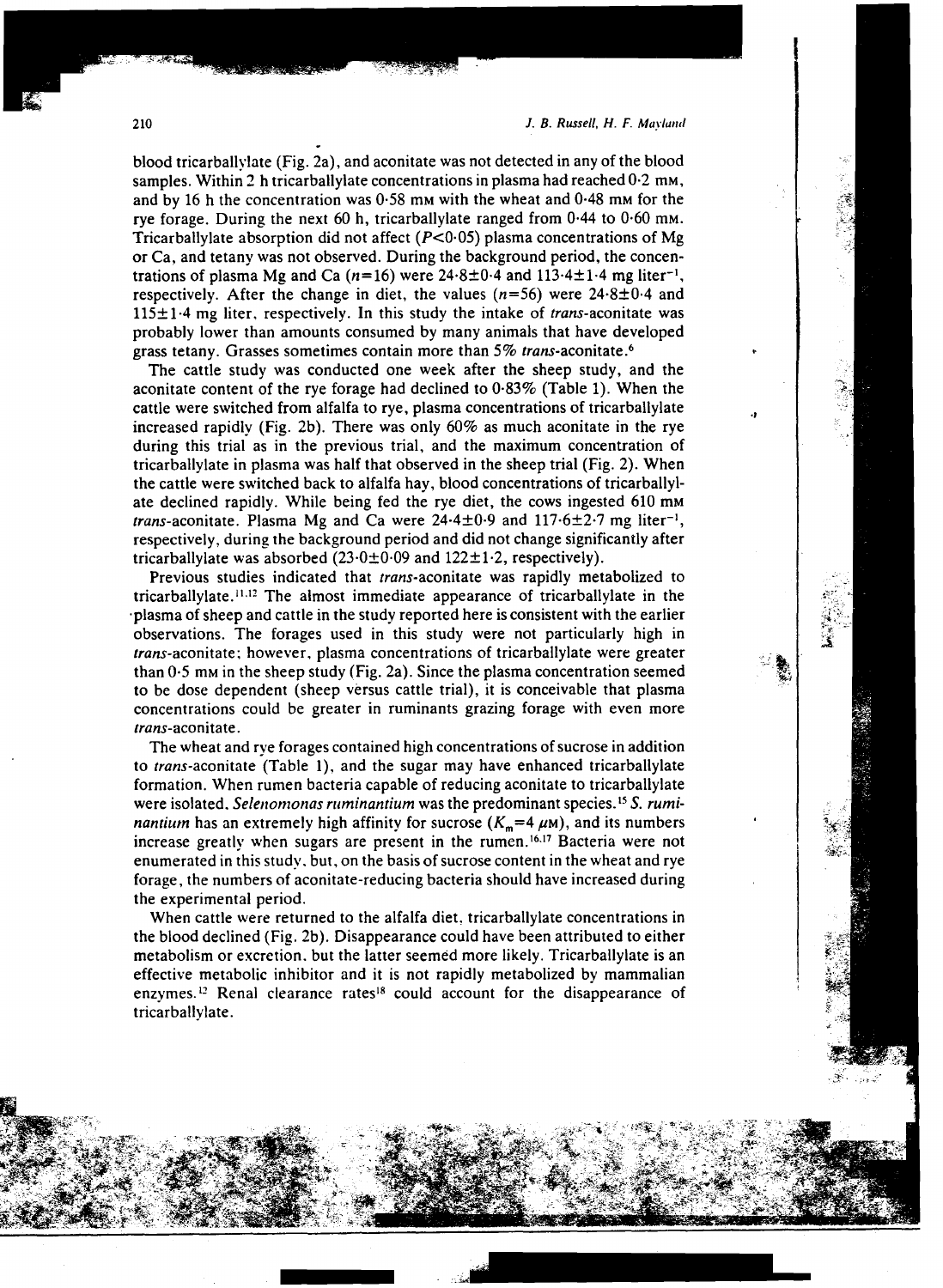*.Absorption of tricarballylic acid from the rumen of sheep and cattle* 211

#### 4 **CONCLUSIONS**

These experiments provide evidence that sheep and cattle fed forages containing trans-aconitate converted the trans-aconitate to tricarballylate, another acid capable of chelating magnesium (stability constant of 115). **<sup>19</sup>** Since tricarballylate rather than trans-aconitate was absorbed, tricarballylate could be a significant factor in the etiology of 'grass tetany'. Further experiments should be conducted to ascertain blood concentrations of tricarballylate in tetanic animals, the ability of tricarballylate to inhibit the citric acid cycle, and the capacity of tricarballylate to increase urinary losses of magnesium.

#### **REFERENCES**

- 1. Fontenot, J. P. Animal nutrition aspects of grass tetany. In: *Grass Tetany* (Rendig, V. V.; Grunes, D. L., Eds), American Society for Agronomy, Madison, WI., USA, 1979, 50-62.
- 2. Littledike, E. T.; Cox, P. S. Clinical, mineral, and endocrine interrelationships in hypomagnesmic tetany. In: *Grass Tetany* (Rendig, V. V.; Grunes, D. L., Eds), American Society for Agronomy, Madison, WI., USA, 1979, 1-50.
- 3. Mayland, H. F.; Grunes, D. L. Soil-climate-plant relationships in the etiology of grass tetany. In: *Grass Tetany* (Rendig, V. V.; Grunes, D. L., Eds), American Society for Agronomy, Madison, Wis., USA, 1979, 123-175.
- 4. McDonald, P.; Edwards, R. A.; Greenhalgh, J. F. D. Minerals. In: *Animal Nutrition,* Hefner Press, Edinburgh, 1973, 98-100.
- 5. Mayland, H. F.; Grunes, D. L. Soil-climate-plant relationships in the etiology of grass tetany. In: *Grass Tetany* (Rendig, V. V.; Grunes, D. L., Eds), American Society for Agronomy, Madison, WI., 1979, 123-175.
- 6. Burau, R.; Stout, P. R. Trans-aconitic acid in range grasses in early spring. *Science* 1965, 150, 766-767.
- 7. Stout, P. R.; Brownell, J.; Burau, R. G. Occurrences of trans-aconitate in range forage species. *Agron. J.* 1967, **59,** 21-24.
- 8. Scotto, K. C.; Bohman, V. R.; Lesperance, A. L. Effects of oral potassium and sodium chloride on plasma composition of cattle: a grass tetany related study. *J. Anim. Sci.* 1971, 32, 354-358.
- 9. Bohman, V. R.; Lesperance, A. L.; Harding, G. D.; Grunes, D. L. Induction of experimental tetany in cattle. *J. Anim. Sci.* 1969, 29, 99-102.
- 10. Kennedy, G. S. Trans-aconitate utilization by sheep. *Aust. J. Biol. Sci.* 1968, 21, 529- 538.
- 11. Russell, J. B.; Van Soest, P. J. *In vitro* ruminal fermentation of organic acids common in forage. *Appl. Environ. Microbiol.* 1984, 47, 155-159.
- 12. Russell, J. B.; Forsberg, N. Production of tricarballylic acid by rumen microorganisms and its potential toxicity in ruminant tissue metabolism. *Br. J. Nutr.* 1986, 56,153-162.
- 13. Erlich, G. G.; Goerlitz, D. F.; Bowel', J. H.; Eisen, G. V.; Godsy, E. M. Liquid chromatographic procedure for fermentation product analysis in the identification of anaerobic bacteria. *Appl. Environ. Microbiol.* 1980, **40,** 608-612.
- 14. Perkin-Elmer. *Analytical Methods for Atomic Absorption Spectrophotometry,* Perkin- •Elmer, Norwalk, CT, 1982.
- 15. Russell, J. B. Enrichment and isolation of rumen bacteria that reduce trans-aconitic acid to tricarballylic acid. *Appl. Environ. Microbiol.* 1985, **49,** 120-126.
- 16. Bryant, M. P. The characteristics of strains of *Selenomonas* isolated from bovine rumen contents. *J. Bacteriol.* 1956, 72, 162-167.

• •

•